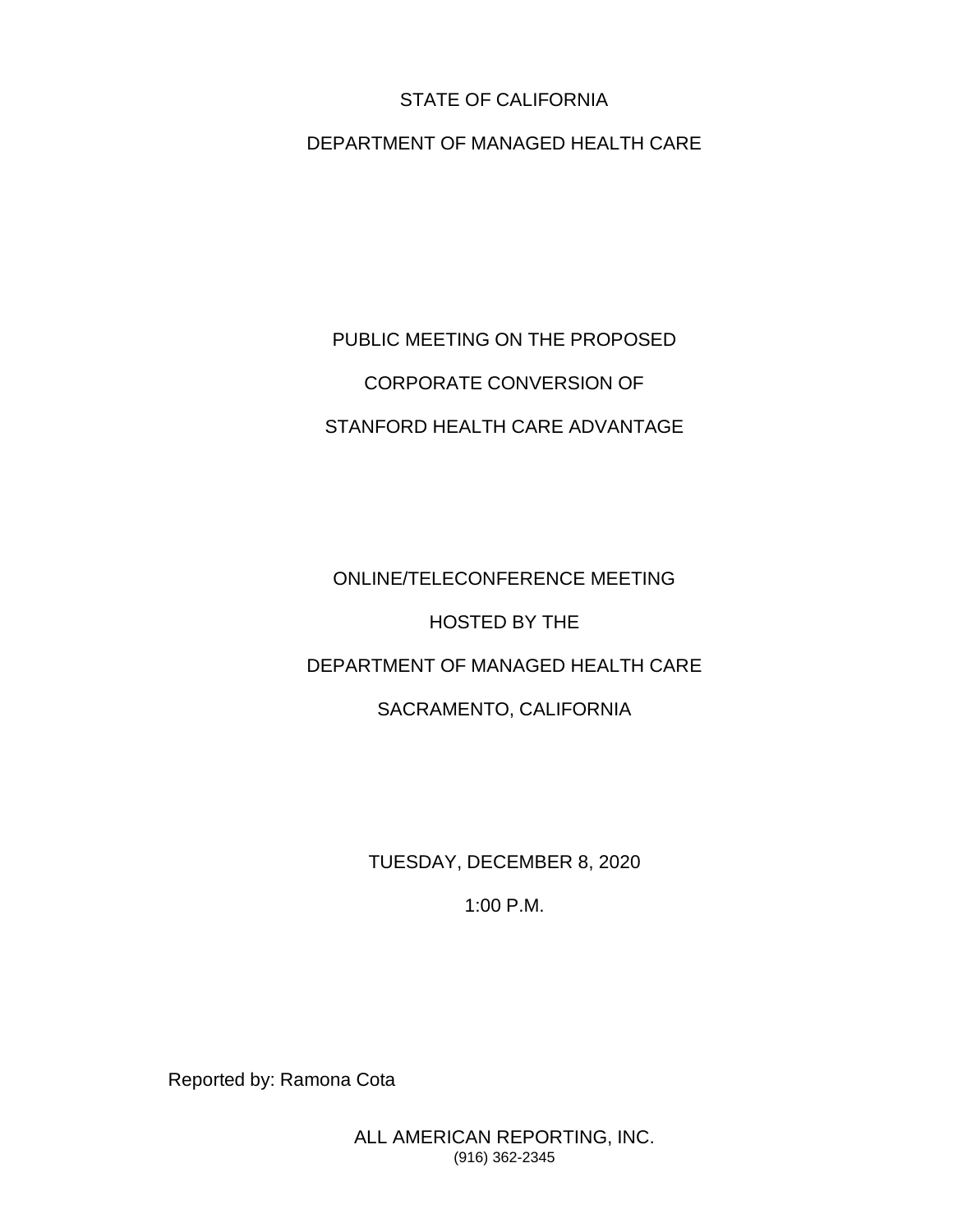#### APPEARANCES

#### DMHC STAFF

Mary Watanabe, Director

Sara Durston, Attorney III

Erica Eisenhut, Program Manager

Havi Jogani, Attorney

Sarah Ream, Acting General Counsel

Jordan Stout, Associate Governmental Program Analyst

#### OTHER SPEAKERS

Thomas "Tip" Kim Stanford Health Care Advantage

Yasmin Peled Health Access California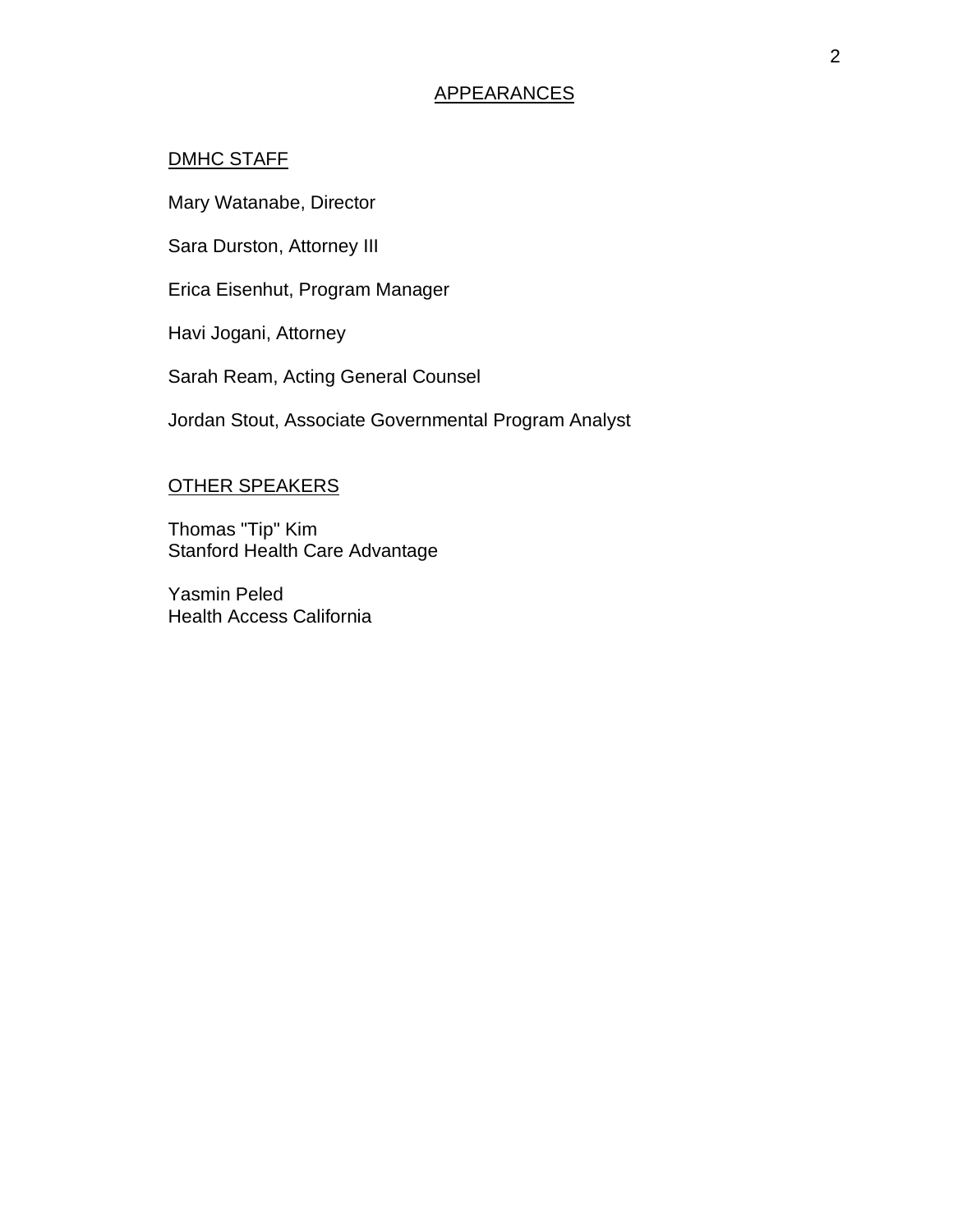### INDEX

|    |                                                                                 | Page           |
|----|---------------------------------------------------------------------------------|----------------|
| 1. | <b>Welcome &amp; Introductions</b>                                              | $\overline{4}$ |
| 2. | <b>Director's Remarks</b>                                                       | 5              |
| 3. | <b>DMHC's Jurisdiction and Authority</b>                                        | 6              |
| 4. | Overview of the Proposed Conversion of<br><b>Stanford Health Care Advantage</b> | 9              |
| 5. | Remarks from Stanford Health Care Advantage                                     | 11             |
| 6. | <b>Public Comment</b><br><b>Yasmin Peled</b>                                    | 13<br>14       |
| 7. | <b>Closing Remarks</b>                                                          | 16             |
|    | <b>Certificate of Reporter</b>                                                  | 18             |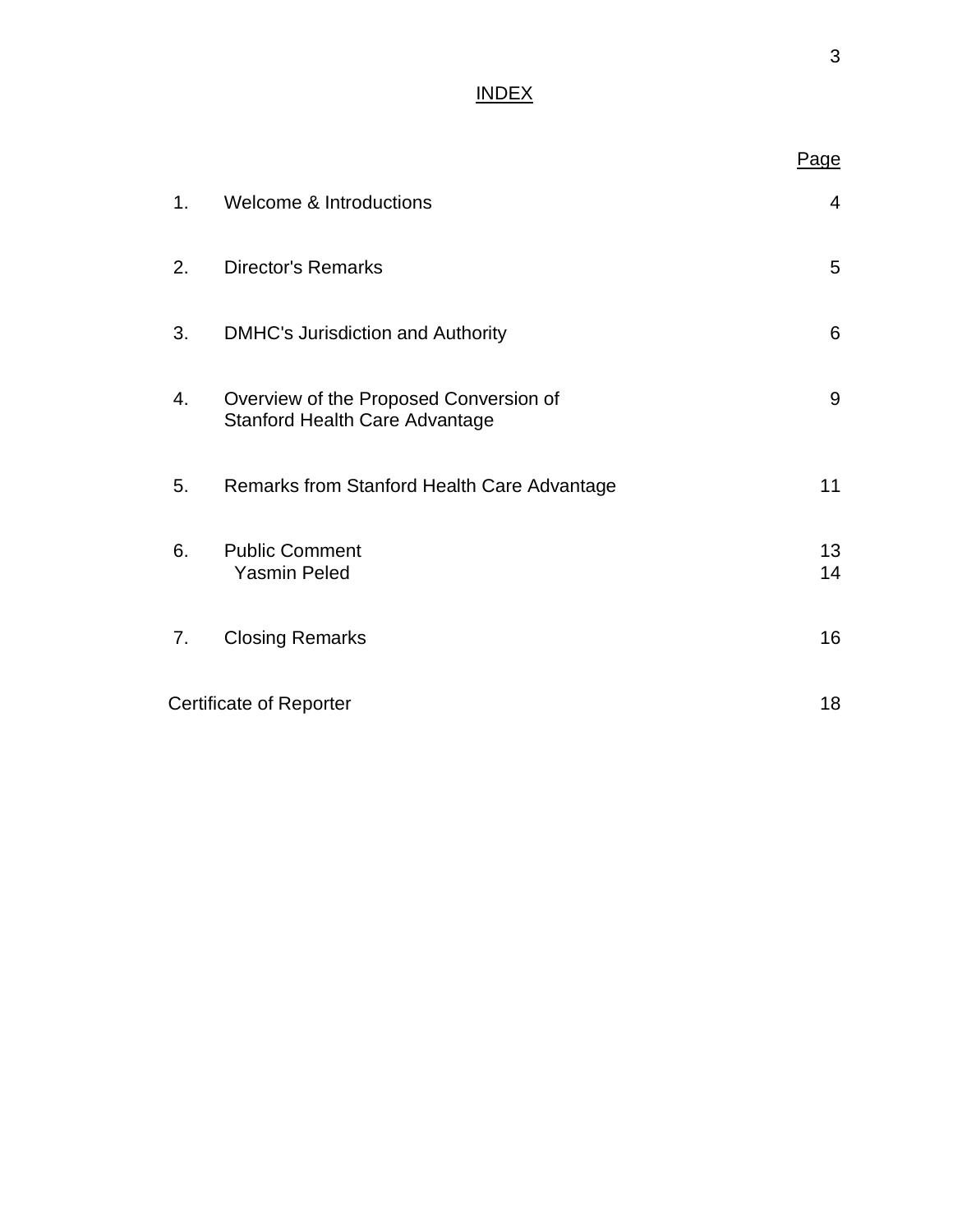| 1              | <b>PROCEEDINGS</b>                                                                   |
|----------------|--------------------------------------------------------------------------------------|
| $\overline{2}$ | 1:00 p.m.                                                                            |
| 3              | MS. DURSTON: Good afternoon. I am Sara Durston, an attorney                          |
| 4              | at the Department of Managed Health Care and I will be the facilitator for this      |
| 5              | meeting.                                                                             |
| 6              | Welcome to the public hearing on the proposed corporate                              |
| 7              | conversion of Stanford Health Care Advantage.                                        |
| 8              | The objective is to discuss our jurisdictional authority to oversee the              |
| 9              | transaction and to also solicit public input to inform the DMHC's review of the      |
| 10             | transaction.                                                                         |
| 11             | So a couple of housekeeping issues first and foremost. The                           |
| 12             | agenda and presentation are posted on our DMHC public meeting web page.              |
| 13             | You can find that link on the right side of our website, which is healthhelp.ca.gov. |
| 14             | And of course with everything these days hopefully we don't have                     |
| 15             | any technical issues, but should we get disconnected we will just try to reconnect   |
| 16             | via Zoom.                                                                            |
| 17             | So our agenda today, which you should see in front of you in the                     |
| 18             | PowerPoint, is we will start with remarks from our DMHC Director, Mary               |
| 19             | Watanabe, followed by an overview of our jurisdiction and authority, and an          |
| 20             | overview of the proposed conversion. Next we will have remarks from Stanford         |
| 21             | Health Care Advantage, and finally we will have an opportunity for public            |
| 22             | comment. We will provide an opportunity both via email or over phone if you          |
| 23             | have called in or via Zoom if you'd like via Zoom. Finally we will conclude the      |
| 24             | meeting with final remarks from our Director Mary Watanabe again.                    |
| 25             | Now we will officially start the meeting and I will turn this over to our            |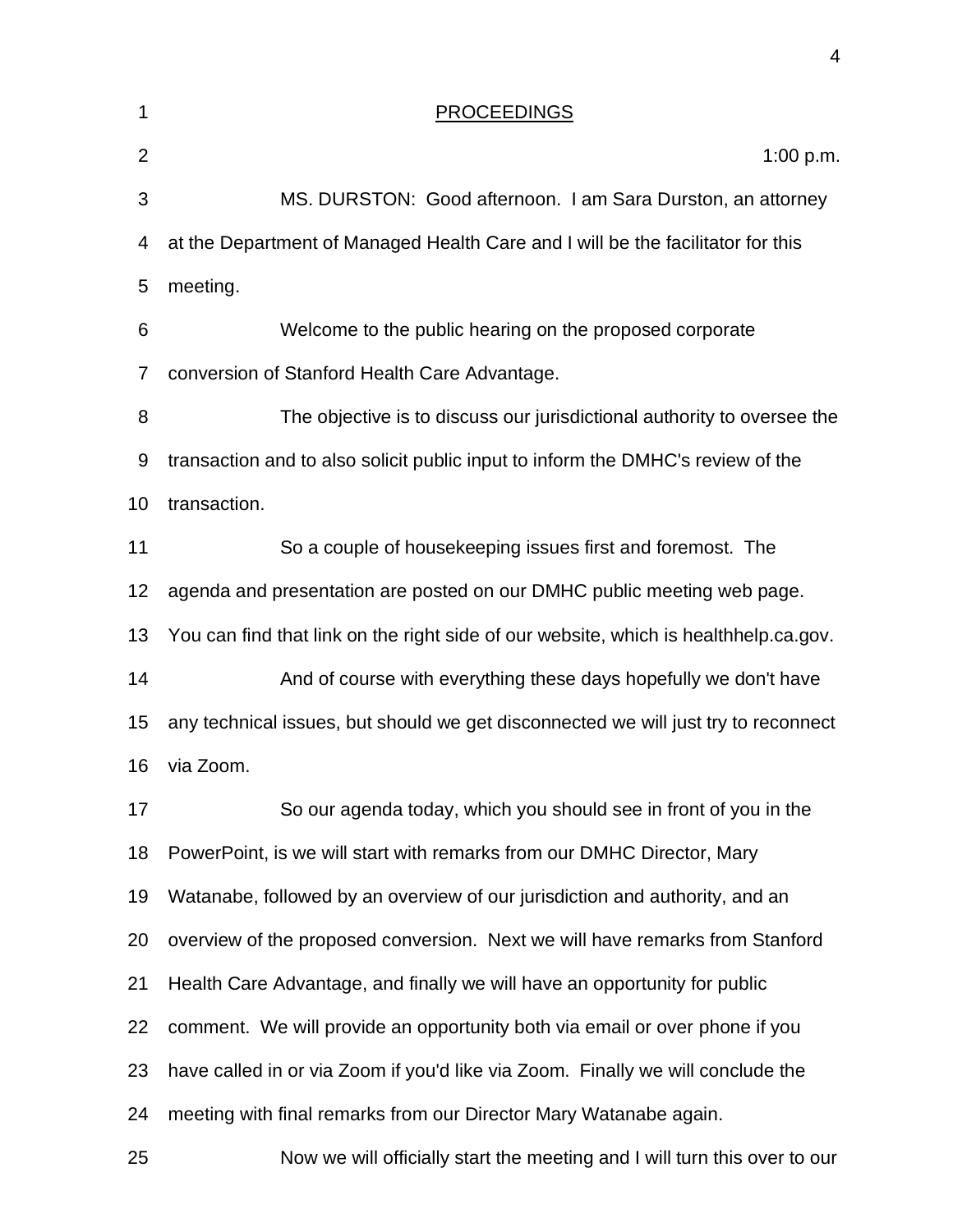Director, Mary Watanabe.

 MS. WATANABE: Thank you, Sara. Welcome, everybody, to our public meeting. We always like to start with our mission statement. The mission of the California Department of Managed Health Care is to protect consumers' health care rights and ensure a stable health care delivery system.

 As Sara mentioned, our meeting today is on the proposed conversion of Stanford Health Care Advantage. It is being held as required under Article 11 of the Knox-Keene Act. The hearing will provide an opportunity to publicly explain the Plan's proposed corporate conversion and for members of the public to comment on what the DMHC should consider during its review.

 On May 14th of this year Stanford Health Care Advantage filed a material modification with the Department of Managed Health Care to convert from a nonprofit health plan to a for-profit health plan. Stanford Health Care Advantage is a Medicare Advantage-only plan currently licensed to operate in Alameda, San Mateo and Santa Clara Counties. This conversion does require the Department's approval. If approved, Stanford Health Care will own 100% of the converted plan.

 The Plan has also filed a separate material modification proposing a change of control where Stanford Health Care would sell 83% of the plan to Essence Plan Holdings if approved.

 Many of you may remember that in 2018 Assembly Bill 595 gave the Department additional authority to review proposed health plan mergers and requires the DMHC to conduct an independent impact analysis for all major mergers that have a significant impact on the state.

The DMHC may disapprove proposed mergers if the merger would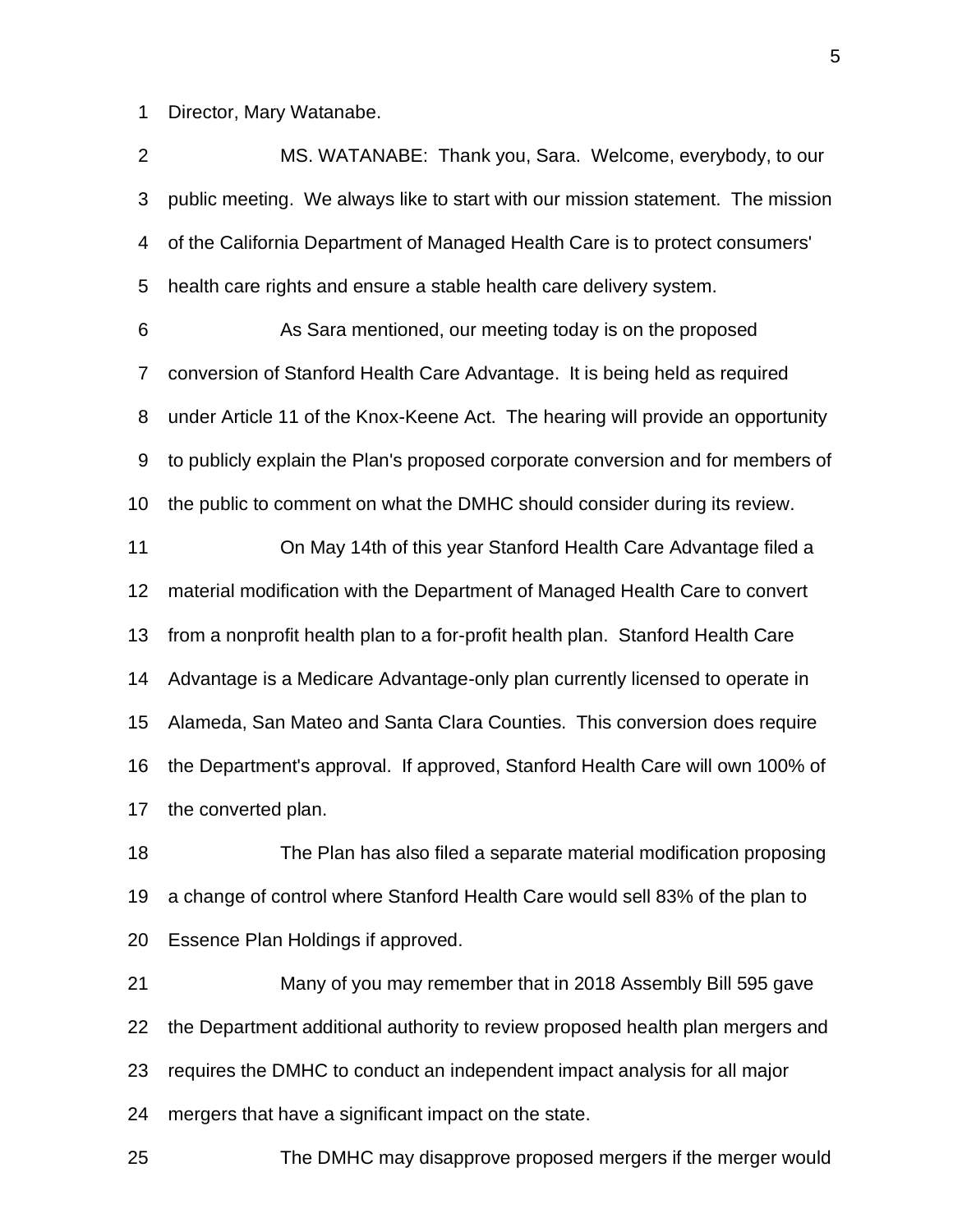substantially lessen competition in health plan products. This applies to transactions where a California-licensed health plan is being purchased or where the plan is merging or consolidating with another California-licensed health plan or insurer.

 The Department has determined the proposed change of control of Stanford Health Care Advantage is not a major transaction or agreement so today's meeting is not related to the merger or consolidation. Instead, the focus of today's hearing is on Stanford's conversion as required under Article 11. Though we have determined the change of control is not a major transaction or agreement, both the conversion and change of control remain under our review. Now I am going to turn it over to Havi Jogani, an attorney in our Office of Plan Licensing, to provide an overview of DMHC's jurisdiction and authority as it relates to our review of this transaction. MR. JOGANI: Thank you, Mary. 15 I am Havi Jogani, an attorney with the Department, and the licensing reviewer for the proposed conversion. Today I am going to talk generally about the DMHC licensee Stanford Health Care Advantage, the general requirements for nonprofit health plans under Article 11 of the Knox-Keene Act, the proposed conversion of Stanford Health Care Advantage, and

 what Stanford has filed with the Department. I am also going to touch bases on the types of issues the Department reviews for when looking out for these types

of transactions.

 Let's start with a little background regarding the health plan. Stanford Health Care Advantage is currently a nonprofit public benefit corporation. As stated, the purpose of today's hearing is to discuss the Plan's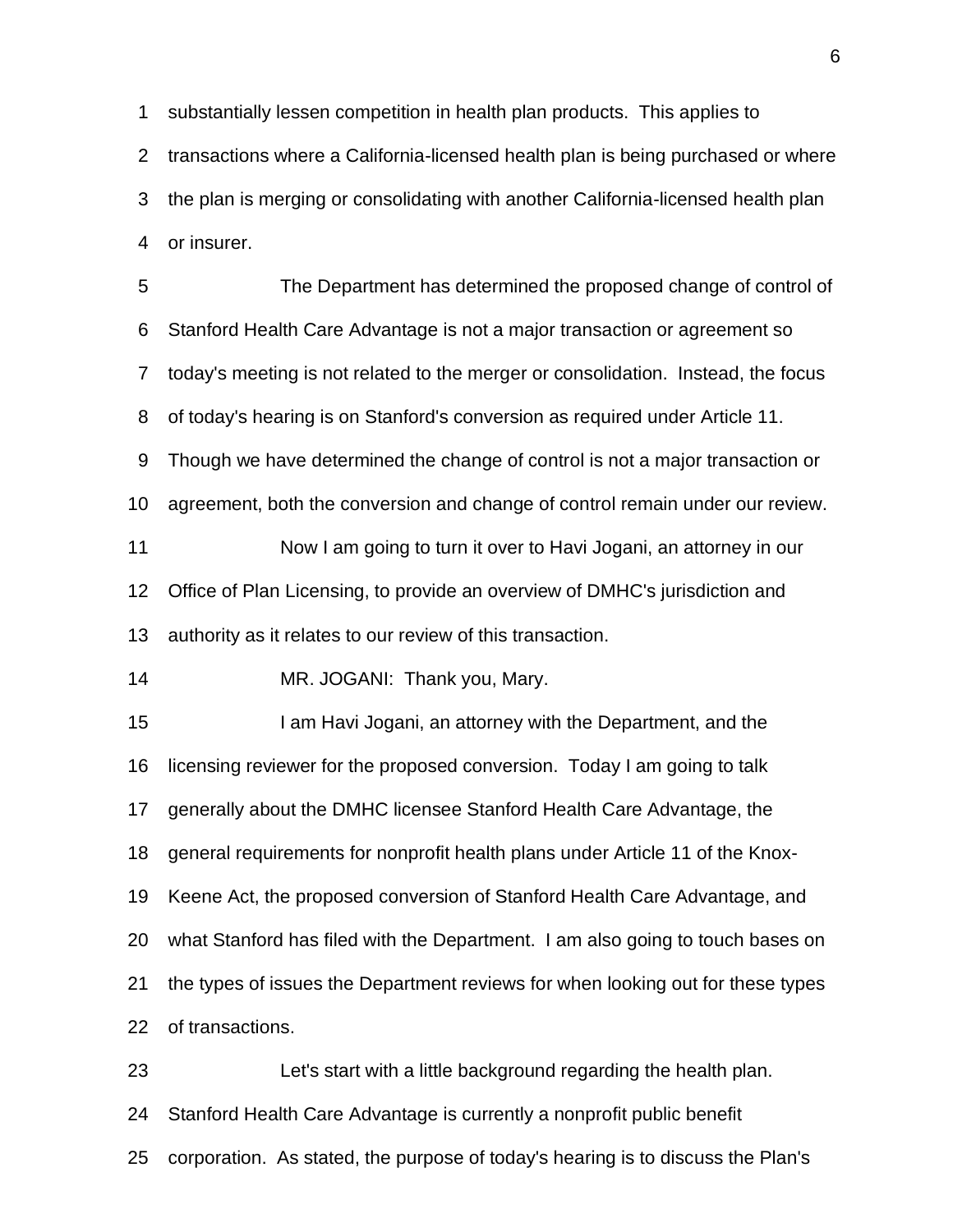pending proposal to convert from nonprofit to for-profit status.

 The Plan has been licensed by the Department as a full-service plan since February of 2014.

 It currently offers Medicare Advantage products exclusively in the counties of Alameda, San Mateo and Santa Clara. It offers these Medicare Advantage products exclusively via contract with the Centers for Medicare and Medicaid Services.

 As of the most current reporting period the Plan has approximately 4,700 current enrollees.

 Now I will turn to a brief overview of the Department's review process, including the requirements for nonprofit plans under Article 11 of the Knox-Keene Act.

 The Department looks at several areas when reviewing a proposed conversion or a restructuring of a health plan under Article 11, including the plan's organizational and corporate changes, any issues regarding administrative capacity of the health plan, how the plan is safeguarded to ensure and avoid conflicts of interest relating to public benefit and charitable activities, as well as notice requirements, including notice requirements relating to today's public hearing. Regarding member impact. I'm sorry, if we could stay on the prior slide. As of current review, Stanford has represented the conversion will not result in changes to the Plan's current provider network, benefits or current

member services, including the Plan's current contact information.

 The Plan has filed current conflict of interest policies relevant to the proposed conversion for both Stanford Health Care Advantage, the Plan, and its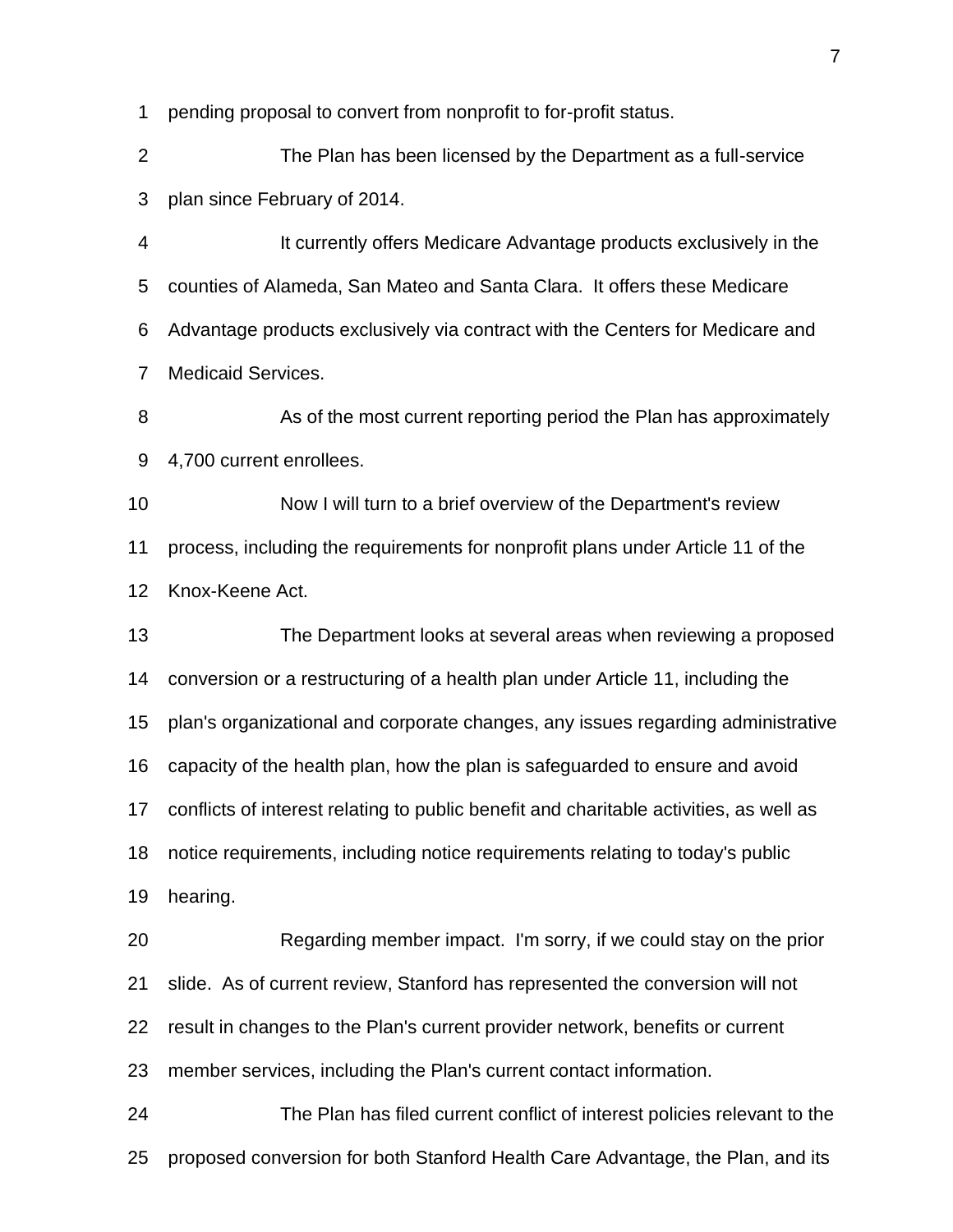current sole member, Stanford Health Care. The Plan has also filed original and proposed amended articles of incorporation and corporate bylaws relevant to the proposed conversion.

 Also as required under the Knox-Keene Act, both the Department and the Plan have issued notice regarding today's public hearing. Specifically, both the Department and the Plan noticed this hearing in newspapers of general circulation within the Plan's service area. We utilized the San Jose Mercury News, the Daily News and the Alameda Times Star. Notice was issued each Friday for the entire month of November.

 Now on the next slide we will turn to some of the financial aspects of the proposed conversion.

 The Department's review of a proposed conversion under Article 11 also includes a determination of a health plan's fair market value. Specifically, the Knox-Keene Act requires the plan's fair market value to be set aside for

charitable purposes and transferred to an appropriate organization prior to any

Department approval of a transaction.

17 Any recipient of the set-aside amount must also have a mission dedicated to serving the health care needs of Californians.

**In support of its proposal here the Plan has submitted a fair market**  value opinion prepared by VMG Health. The VMG Health opinion identifies the Plan's combined tangible net equity or TNE of approximately \$5.2 million to be set aside for charitable purposes. In this instance the Plan has requested the Department consider setting aside the charitable contribution and allow it to be transferred to the Plan's parent, Stanford Health Care, in the form of equity ownership in the Plan.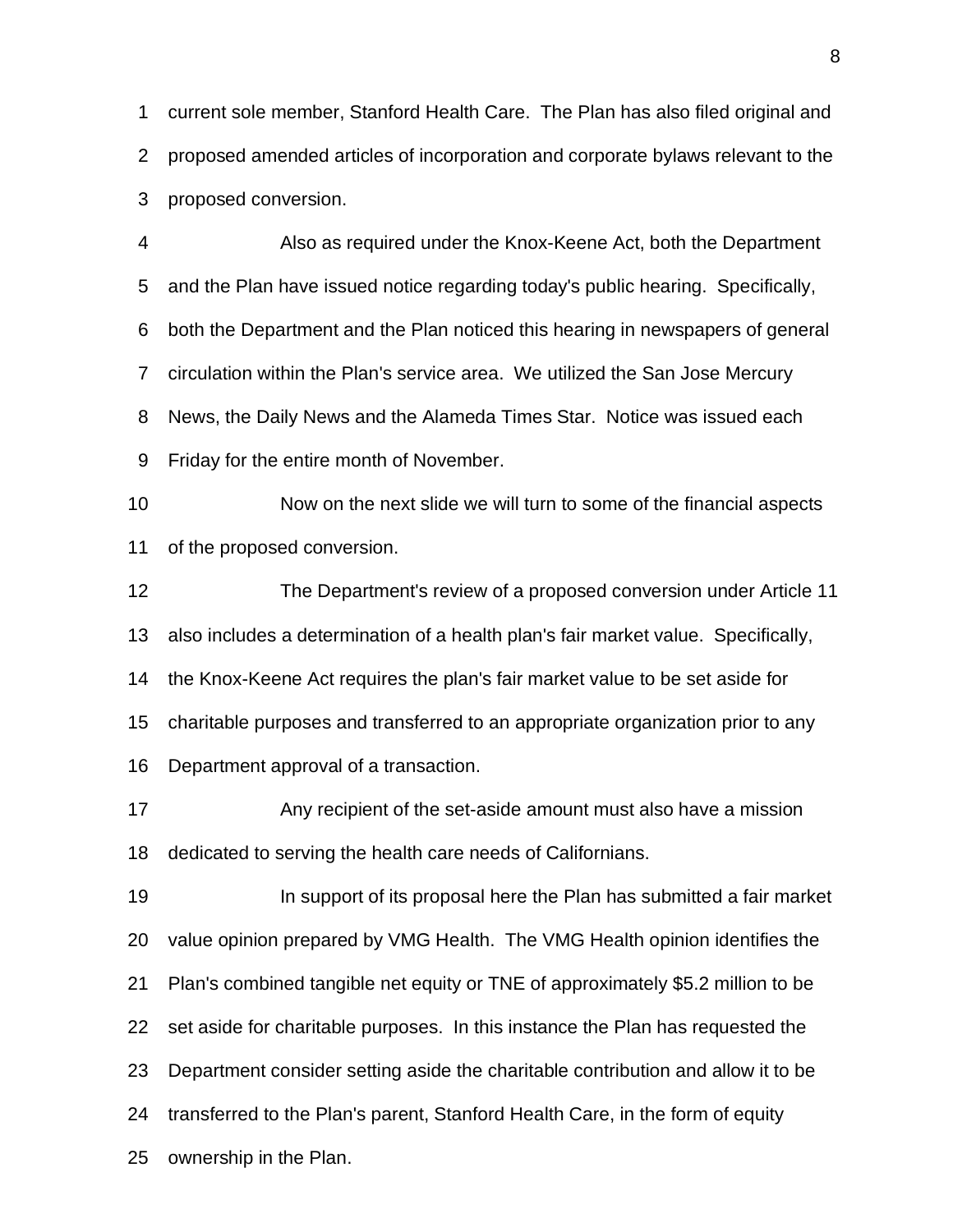**In terms of valuation the Department has also engaged experts**  PYA to review the fair market value opinion prepared and submitted by Stanford. Our experts PYA did review the fair market value opinion prepared by VMG Health and submitted by Stanford. PYA's review did find no material issue regarding the proposal submitted by Stanford and the fair market value opinion submitted and prepared by VMG Health. All the materials I just referenced, including the fair market value opinion and the Department's summary of the Department's consultant's findings, are available on our public website under the conversion materials.

 I do want to include a reminder that the proposals remain under current review and are not yet approved. Both the conversion and the change of control, which I will speak to in a moment briefly, do require prior Department approval.

 For now I will move on to an overview of the proposed conversion. As our Director mentioned, in May of this year Stanford filed two material modifications, one proposing conversion from a nonprofit to for-profit status, and another material modification proposing a change of control whereby Essence Health Plan Holdings would acquire 83% of the converted plan.

 The Department has issued Orders of Postponement in June of this year, which remain in place.

 So as we have been clear, today's hearing does remain focused on the proposed conversion. Specifically, Stanford would convert from a nonprofit public benefit corporation to a for-profit corporation, under California law. **If approved, the Plan's current sole member in nonprofit status,** Stanford Health Care, would then become 100% owner of the converted for-profit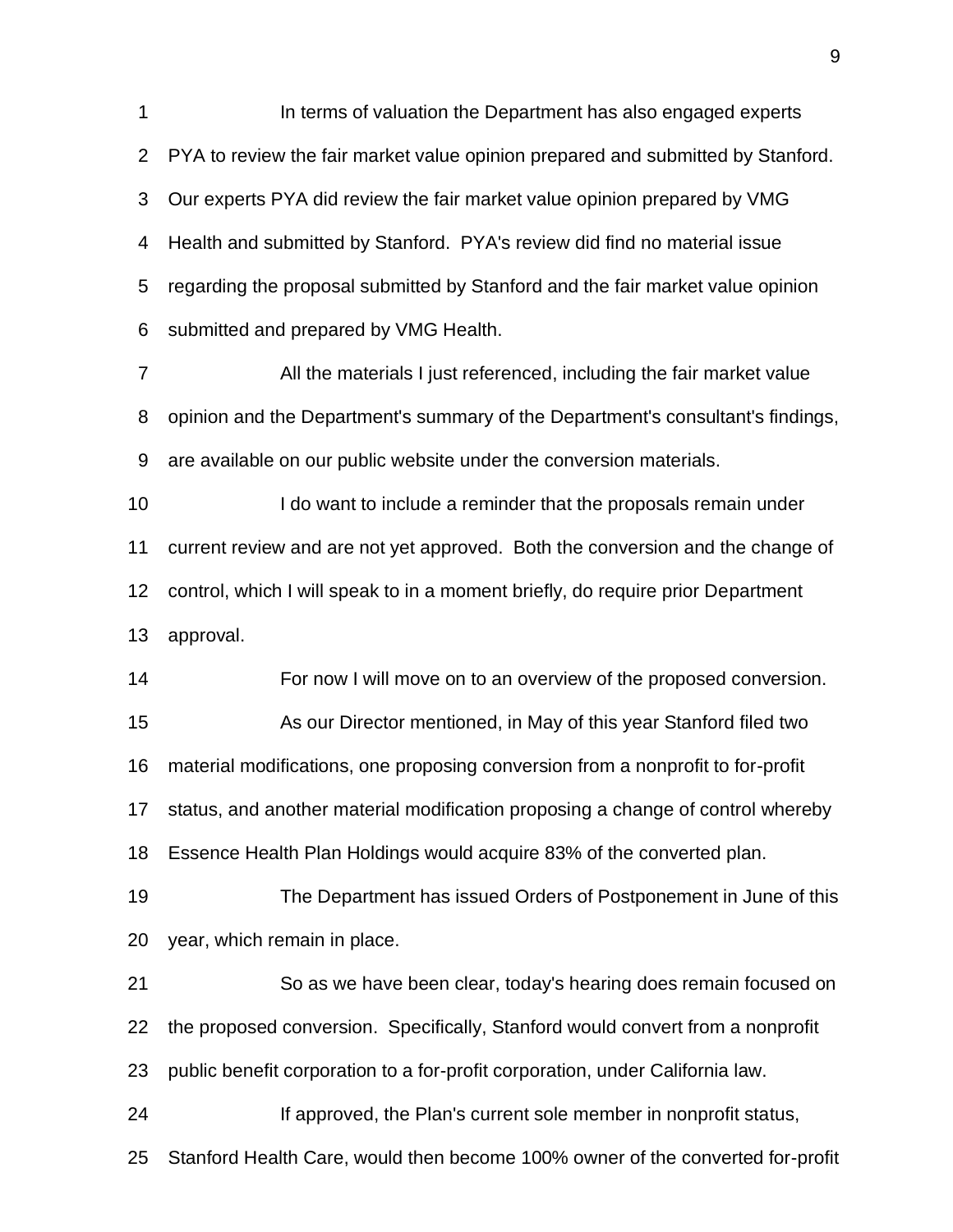plan.

| $\overline{2}$   | Immediately subsequent to the proposed conversion and filed for                   |
|------------------|-----------------------------------------------------------------------------------|
| 3                | separate approval, the Plan has also proposed a change of control whereby         |
| 4                | Essence Health Plan Holdings would acquire 83% of the converted plan. As          |
| 5                | Mary did mention, the Department has determined that change of control is not a   |
| 6                | major transaction or agreement for the purposes of Article 10.5 related to        |
| 7                | mergers and acquisitions under the Knox-Keene Act. Also this finding is publicly  |
| 8                | available on the Department's website under the conversion materials.             |
| $\boldsymbol{9}$ | Finally I would like to turn and provide reference to some diagrams               |
| 10               | regarding the proposed transaction.                                               |
| 11               | The organization charts we are looking at here do provide a high                  |
| 12               | level overview of the relationships between all the entities involved.            |
| 13               | As I mentioned, the health plan is proposing the conversion from                  |
| 14               | nonprofit to for-profit status to facilitate the change of control. The diagrams  |
| 15               | pictured here do depict both the pre-conversion status of the Plan as a nonprofit |
| 16               | public benefit corporation and also depict the overall impact on the DMHC         |
| 17               | licensee if both material modifications for the conversion and the change of      |
| 18               | control are approved. If the conversion is approved the Plan will become a for-   |
| 19               | profit corporation owned by Stanford Health Care.                                 |
| 20               | If the separately filed change of control is approved the Plan would              |
| 21               | sell 83% of its holdings to Essence Health Plan Holdings. Stanford Health Care    |
| 22               | would retain 17% ownership of the Plan and that is the amount represented and     |
| 23               | requested by Stanford to also be representative and inclusive of the set-aside    |
| 24               | amount for the purposes of the conversion.                                        |
| 25               | Thank you. I will now turn it back over to Sara Durston.                          |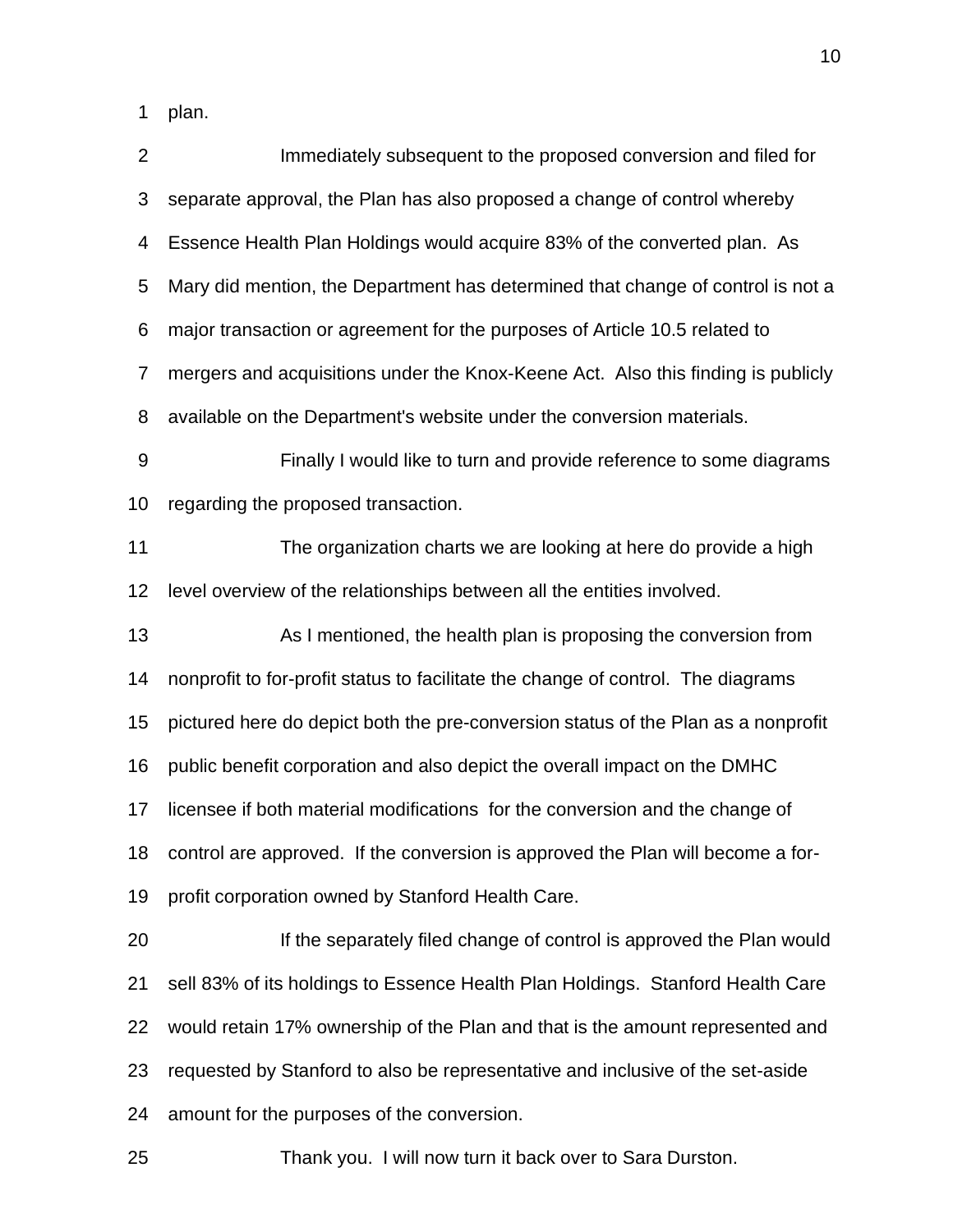1 MS. DURSTON: Thank you, Havi.

| $\overline{2}$   | Now we will have comments from Thomas Kim. Thomas is a                           |
|------------------|----------------------------------------------------------------------------------|
| 3                | Member of the Board of Directors of Stanford Health Care Advantage and the       |
| 4                | Chief Market Development Officer for Stanford Health Care. After Thomas'         |
| 5                | comments we will have time for public comment. Take it away, Tip.                |
| 6                | MR. KIM: Thank you. Can everyone hear me?                                        |
| $\overline{7}$   | (Affirmative responses.)                                                         |
| 8                | MR. KIM: Okay, great.                                                            |
| $\boldsymbol{9}$ | Good afternoon, ladies and gentlemen, distinguished members of                   |
| 10               | the DMHC, members of our community. My name is Tip Kim; I am the Chief           |
| 11               | Market Development Officer for Stanford Health Care and a Board Member for       |
| 12               | the Stanford Health Care Advantage Plan. I would like to take the opportunity to |
| 13               | provide some key information regarding the conversion of our Medicare            |
| 14               | Advantage plan to you on behalf of my colleagues at Stanford Medicine.           |
| 15               | I would like to cover the following three areas:                                 |
| 16               | First I would like to share the strategic intent behind our creation of          |
| 17               | the Stanford Health Care Advantage Plan in 2015, the same intent that we carry   |
| 18               | forward with today.                                                              |
| 19               | Second I would like to recount the evolution of our plan and the                 |
| 20               | journey we have taken to arrive at our milestone today.                          |
| 21               | Finally, I would like to state clearly our continuing commitment to              |
| 22               | Medicare Advantage and to this plan specifically to improve health care for the  |
| 23               | seniors in our community.                                                        |
| 24               | Let me first turn to Stanford's strategic intent of why we entered the           |
| 25               | Medicare Advantage business in the first place.                                  |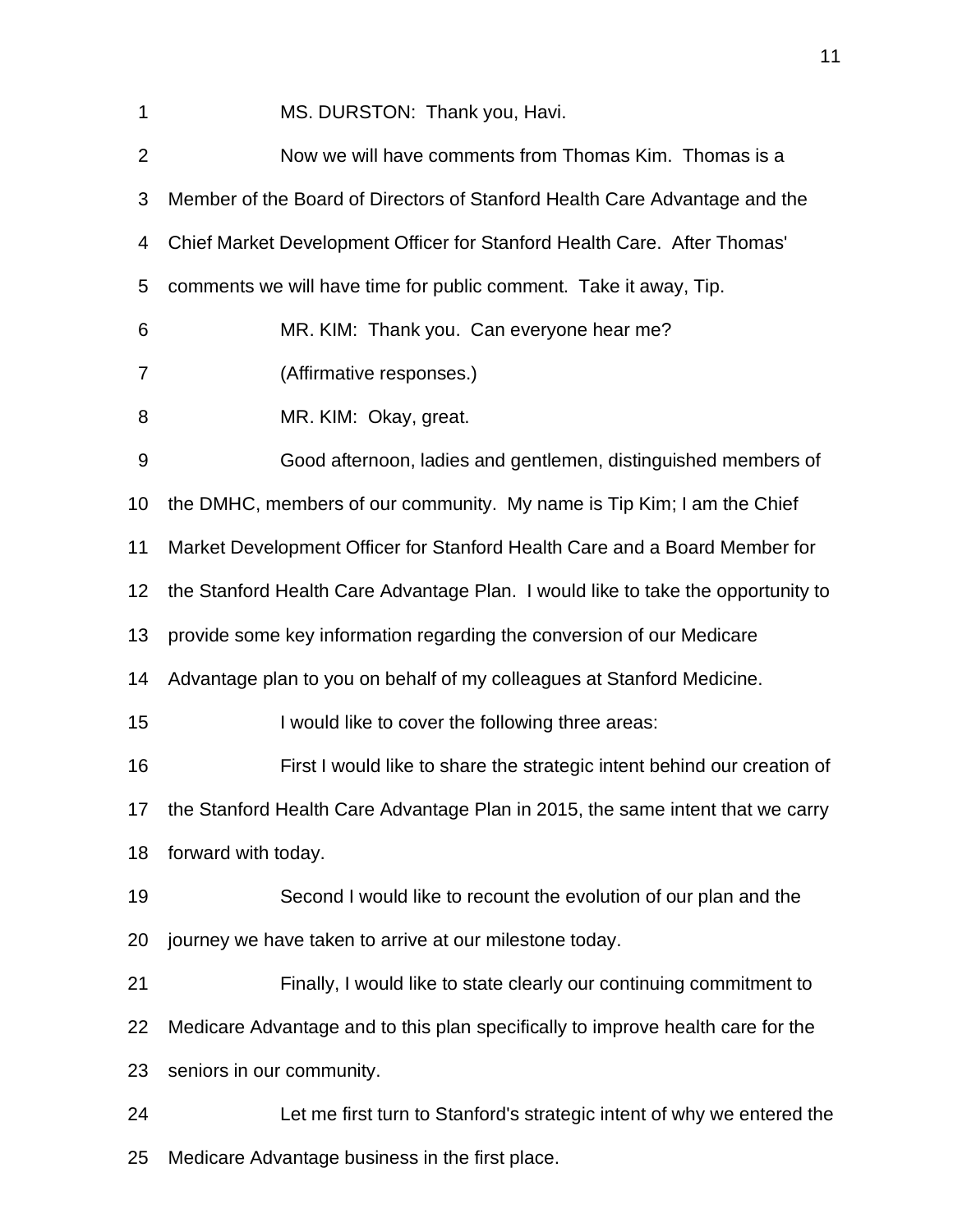Medicare provides critical access to health care for seniors. Stanford Medicine embraces Medicare and especially the innovative business rules and models that CMS has created over the years. Stanford views Medicare as a leading indicator in many ways of how the rest of the health care system will evolve. Medicare Advantage, with all of its consumer protections, risk adjustment mechanisms, fair rules of the road that reward documented quality, stand at the top of the list of innovations that we at Stanford Medicine embrace. Stanford Medicine launched Stanford Health Care Advantage to create a stable provider-partner MA plan that would shield consumers from the volatility of large national carriers who have shown a pattern of repeatedly entering-exiting our communities. We wanted a stable learning environment where Stanford Medicine could become a leading practitioner in population health for seniors. Stanford wanted to become intimately familiar with the internal mechanics of an MA plan because we saw that the business models in place for Medicare Advantage would likely be adapted by other insurance products. These strategic rationales still hold very much true today. Let me now turn to our journey in operating and growing the Plan. We are proud to have grown the membership close to 5,000 members in the five years that we have been in operations. As is well known, there are many challenges to operating a small Medicare Advantage plan. Further, even since the launch of our plan in 2015, the level of resources required to maintain quality, consumer experience and regulatory compliance have continued to increase. The need for a partner, therefore, became necessary to continue with our mission. But it is important to underscore the fact that this decision was not strictly a matter of dollars and cents. The skills, infrastructure and talent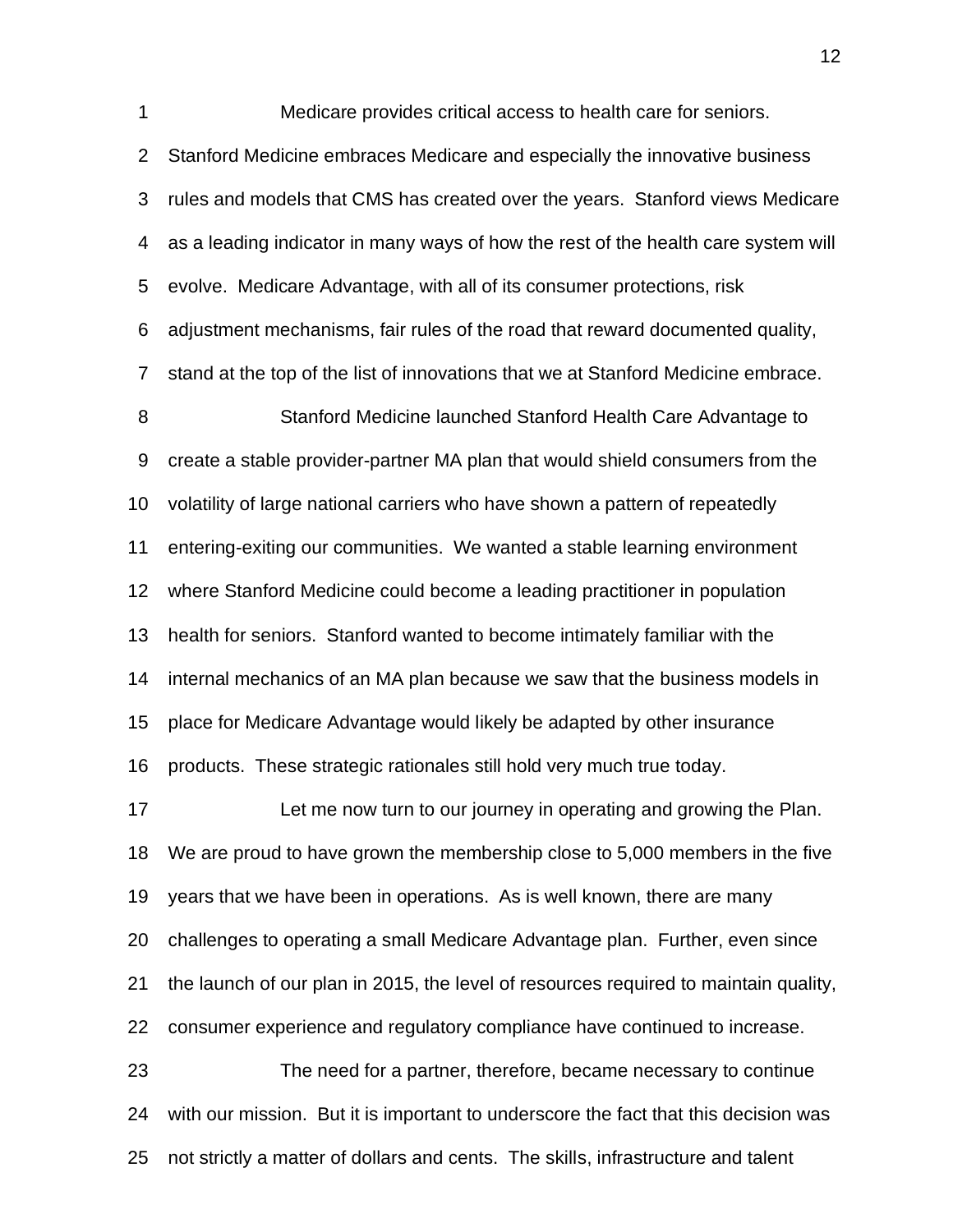required to provide the best member experience for the long term compelled us to seek the right administrative partner. Over the course of 18 months we evaluated 13 different parties, including numerous not-for-profit entities.

 In the end the Essence Health Plan was the administrative partner that we chose to continue our mission in Medicare Advantage. Their willingness, insistence even, that we actively partner to produce superior outcomes and financial performance that would allow us to reinvest in benefits, differentiated Essence from other well-qualified parties we spoke to and for whom we were maybe a bit too small and from whom we could not get commitments to maintain continuity for our members.

 Finally I would like to state unequivocally that Stanford Medicine remains committed to our members, to this plan and to managed care overall. Our network is not changing. Stanford physicians will continue to proudly serve as the core network for this plan and further, our brand will stand behind this plan as long as we care for members of this plan. Members can look forward to further enhancements in their member experience that will come with the transition.

 At its core our seeking conversion is a product of a deliberate, strategic decision that best enables us to continue our mission for the long run. Thank you very much for your time.

MS. DURSTON: Thank you very much, Tip.

 Now is the time we have all been waiting for, the time where you can submit your own public comments. You can either submit comments right now via Zoom or over the phone, I will provide directions for that, but you may also provide public comments to our Stakeholder@DMHC.ca.gov email address.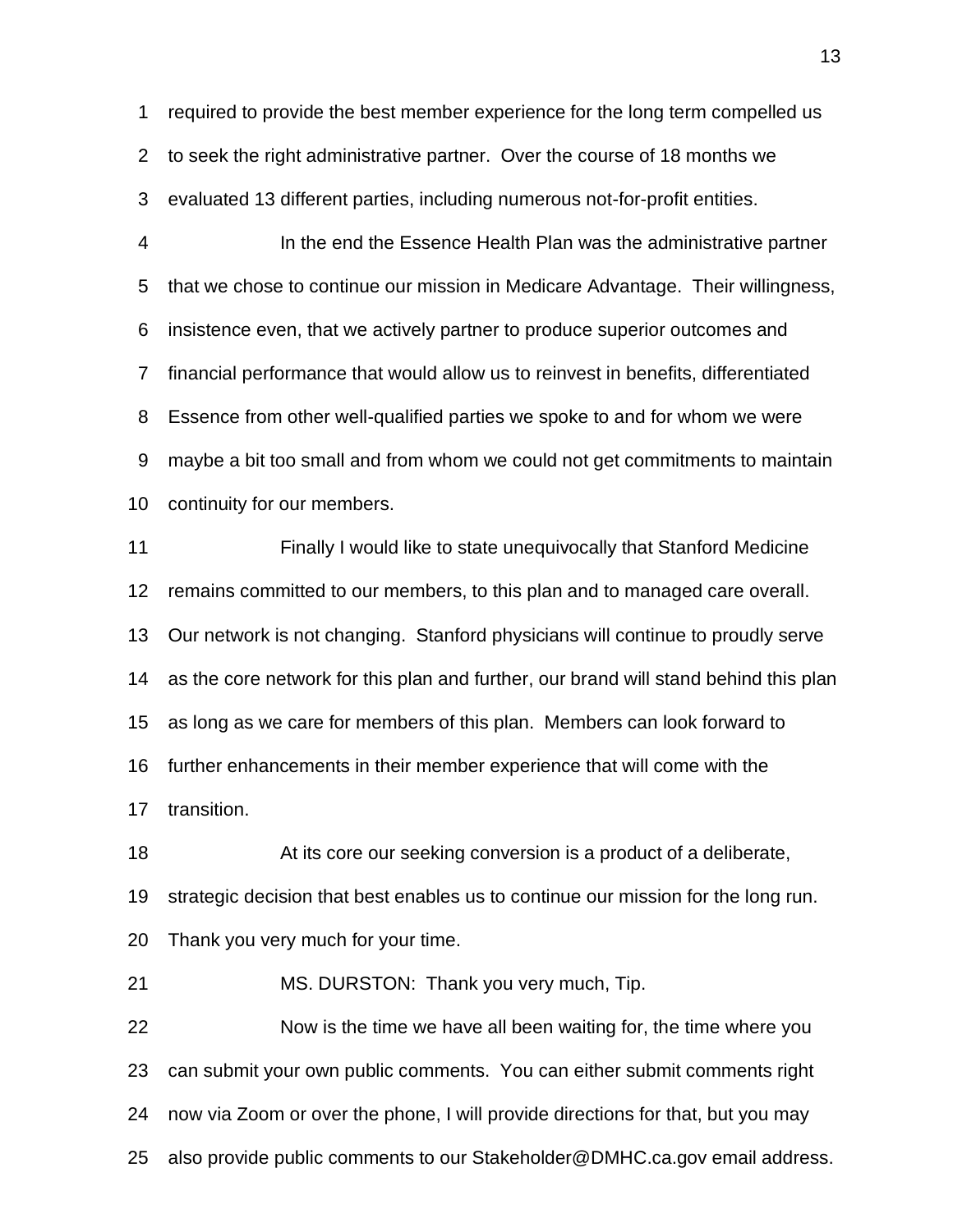You may submit comments there until 5:00 p.m. on December 15th, 2020.

| $\overline{2}$ | So if you would like to submit comments now, if you are on Zoom                    |
|----------------|------------------------------------------------------------------------------------|
| 3              | you can use the Raise Hand feature. We will unmute you and allow you to give       |
| 4              | your comments. To raise your hand you will have to click on the icon labeled       |
| 5              | Participants on the bottom of the screen, then click on the button labeled Raise   |
| 6              | Hand. Once you have raised your hand and asked your question we will ask you       |
| 7              | to lower your hand, that way we don't keep you in the queue. When it is your       |
| 8              | turn to give public comment we will announce you and unmute your line.             |
| 9              | Conversely for those attending on the phone, if you would like to give a comment   |
| 10             | please dial *9 and state your name and the name of your organization, if           |
| 11             | applicable. That applies for everyone giving public comment, please give your      |
| 12             | name and the name of your organization.                                            |
| 13             | So with that we will take our first comment. Again, if you are on                  |
| 14             | Zoom click on Participants and Raise Hand, if you are over the phone please dial   |
| 15             | *9.                                                                                |
| 16             | DMHC ZOOM HOST: We have a comment from Yasmin. Go                                  |
| 17             | ahead.                                                                             |
| 18             | MS. PELED: Hi there. Can you hear me?                                              |
| 19             | DMHC ZOOM HOST: Yes.                                                               |
| 20             | MS. PELED: Good afternoon. Yasmin Peled on behalf of Health                        |
| 21             | Access California, the statewide health consumer advocacy coalition. Thank you     |
| 22             | to the Department for holding this important public meeting, both for the patients |
| 23             | of Stanford Health Care Advantage Plan and the precedent this deal may set.        |
| 24             | We urge the Department to ask more questions and perform additional                |
| 25             | investigations to ensure this sale is in the public interest and to impose         |
|                |                                                                                    |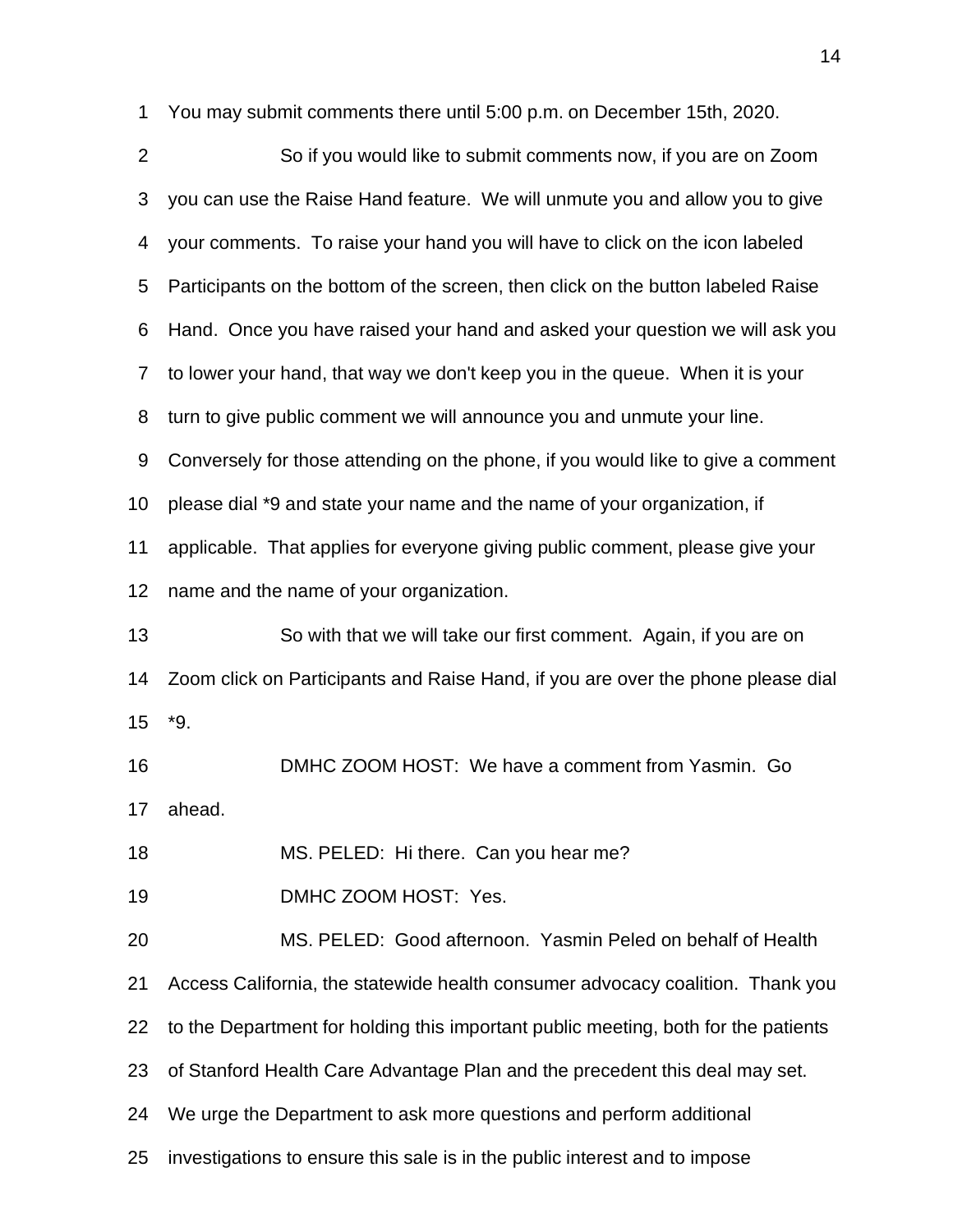necessary undertakings and conditions.

**In particular we raise three questions about this proposed sale.**  First, the need for undertaking some commitments regarding continuity of care for patients; second, the record of the acquiring entity Essence Health LLC; and third, what commitments to continue charitable and community benefits will continue after the transaction.

 Independent evaluation confirmed that the Stanford Health Care Advantage Plan has been consistently losing money, which raises concerns for us that Essence Health may make significant changes to the provider network to save money, which in turn could have serious continuity of care implications.

 A quick online search of Essence Health raises serious questions about their record. We would suggest that the Department thoroughly investigate the whistleblower lawsuit and possible federal fraud investigation that Essence is named in.

 Stanford Health Care Advantage Plan is a nonprofit entity with a charitable mission being transferred to a for-profit entity and we believe that it is important that the charitable mission and commitments should continue after the transaction.

**In conclusion, we urge the Department to ask additional questions**  and conduct additional investigations regarding the sale of Stanford Health Care Advantage to a for-profit health plan Essence LLC and to, at a minimum, impose undertakings and conditions before any approval. Thank you.

MS. DURSTON: Thank you, Yasmin.

 We will continue accepting comments. Again, if you would like to participate, if you are over the phone dial \*9 and if you are on Zoom press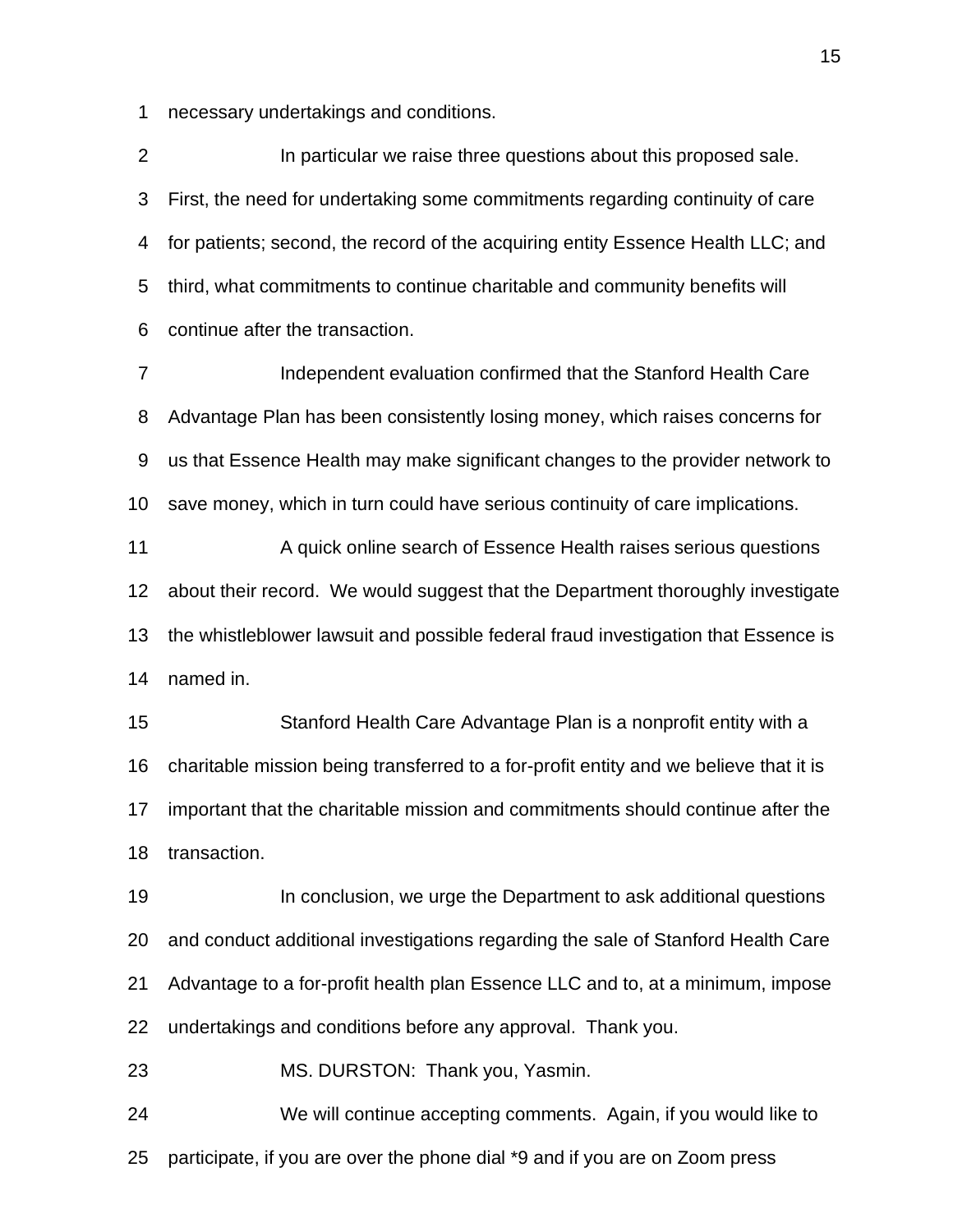Participants and then Raise Hand.

Do we have any other comments, Lulu?

DMHC ZOOM HOST: No one, no one as of yet, no.

MS. DURSTON: Okay. We'll give it just one more minute.

And as a reminder, you can also submit written comments to

Stakeholder@DMHC.ca.gov until 5:00 p.m. on December 15th, 2020.

 Okay, assuming we have no more comments I will turn it back to Mary, our Director, for closing remarks.

 MS. WATANABE: Thank you, Sara. And thank you for all of our online participants as well and to Yasmin for giving public comment. We do look forward to receiving other written comments if there are any.

Just a reminder that this transaction is eligible for our Consumer

Participation Program. You can find more information on our website at the link

that you see here on the slide. I would also encourage the public to sign up for

our DMHC list serve to be notified of the Department's decision regarding this

transaction. You can sign up for our list serve by going to our website at

healthhelp.ca.gov; there is a place that says Keep In Touch and you can type

your email address in there.

19 I just want to acknowledge Tip Kim for joining us and giving remarks today, thank you for participating.

 I also want to just take a moment to acknowledge our Department of Managed Health Care administrative team, Sara and Havi for their participation. While it looks like this is going to be a short public hearing today there is actually a tremendous amount of work that goes into putting these together and the coordination, so acknowledge the great work of the DMHC team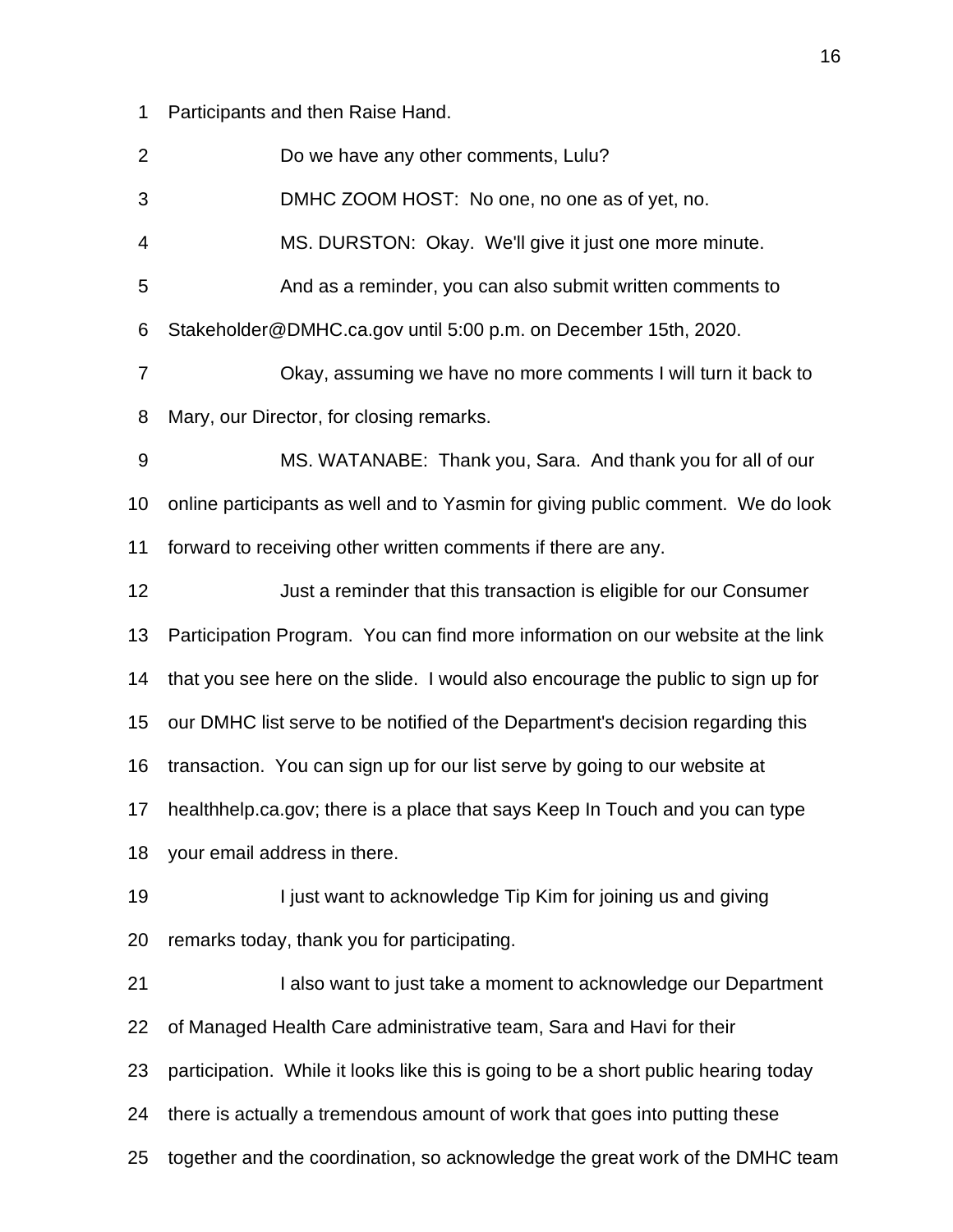| $\mathbf{2}$     | And with that, that will conclude our public hearing today on the            |
|------------------|------------------------------------------------------------------------------|
| $\sqrt{3}$       | conversion of the Stanford Health Care Advantage. Thank you all for joining. |
| $\overline{4}$   | Bye.                                                                         |
| 5                | (The public meeting concluded at 1:24 p.m.)                                  |
| $\,6$            | $-000-$                                                                      |
| $\overline{7}$   |                                                                              |
| 8                |                                                                              |
| $\boldsymbol{9}$ |                                                                              |
| $10$             |                                                                              |
| $11$             |                                                                              |
| 12               |                                                                              |
| 13               |                                                                              |
| 14               |                                                                              |
| 15               |                                                                              |
| 16               |                                                                              |
| 17               |                                                                              |
| 18               |                                                                              |
| 19               |                                                                              |
| 20               |                                                                              |
| 21               |                                                                              |
| 22               |                                                                              |
| 23               |                                                                              |
| 24               |                                                                              |
| 25               | <b>CERTIFICATE OF REPORTER</b>                                               |